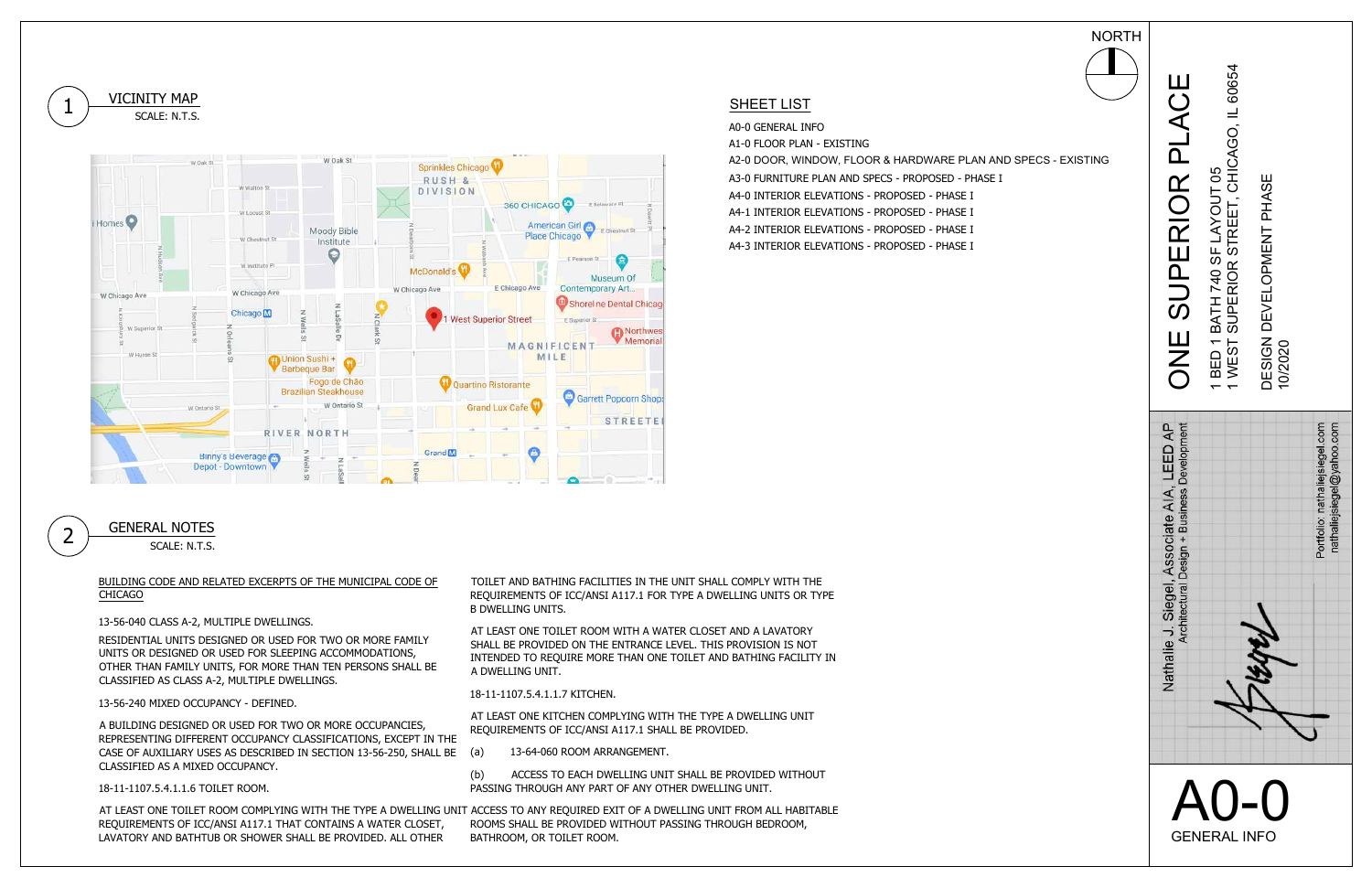

FLOOR PLAN - EXISTING<br>
SCALE:  $1/4" = 1'-0"$ 





1

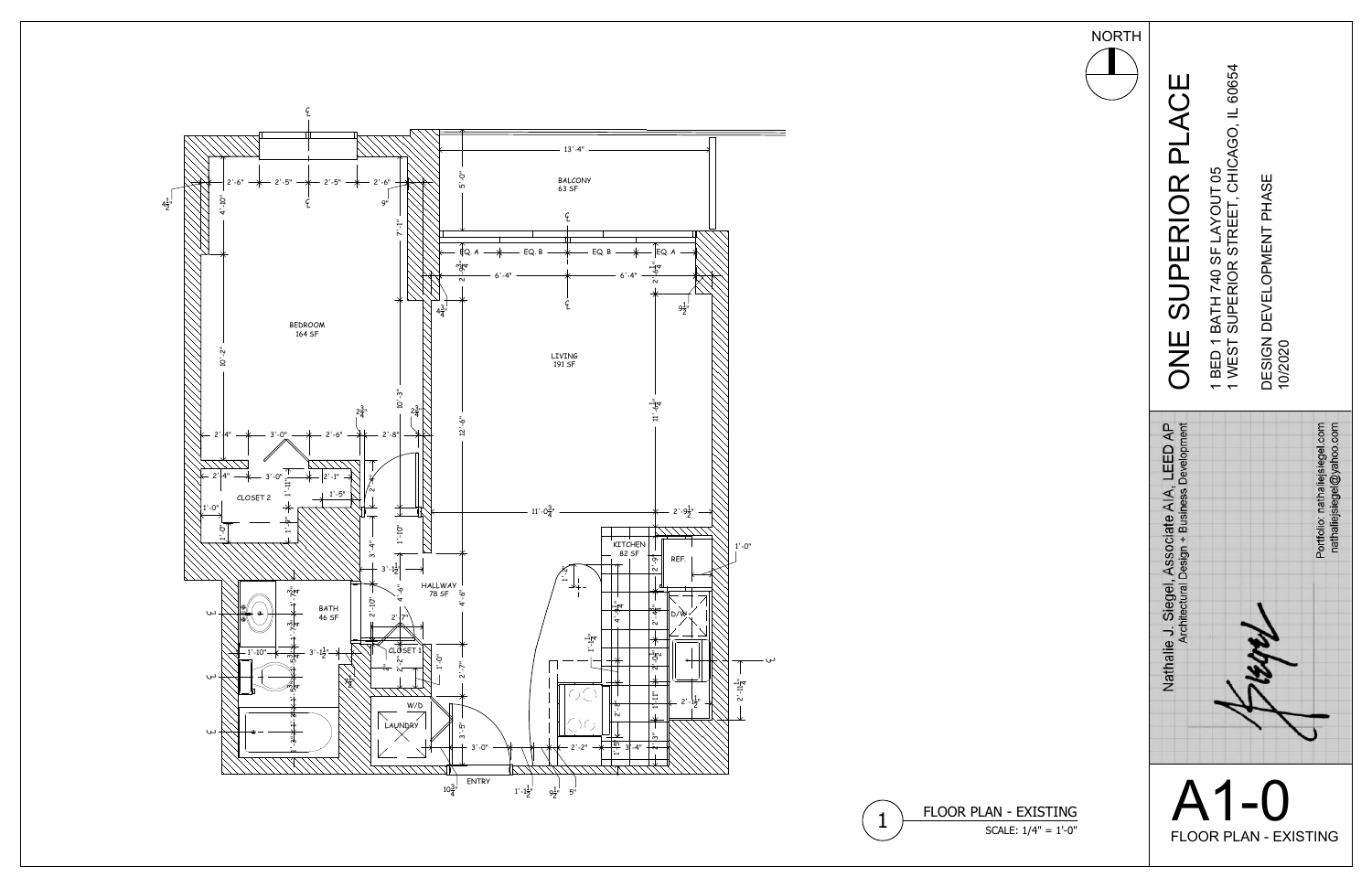## ONE SUPERIOR PLACE 1 BED 1 BATH 740 SF LAYOUT 05 1 WEST SUPERIOR STREET, CHICAGO, IL 60654 DESIGN DEVELOPMENT PHASE 10/2020





|  |  | DOOR, GLAZING, FLOORING, AND HARDWARE SPECIFICATIONS (*HM: HOLLOW ME |  |  |
|--|--|----------------------------------------------------------------------|--|--|

| TAG ITEM # | <b>ROOM</b>                                    | <b>TYPE</b>                                          | <b>MFTCTR</b>        | <b>WXHXD</b>                | COLOR/MATERIAL                                                                  |
|------------|------------------------------------------------|------------------------------------------------------|----------------------|-----------------------------|---------------------------------------------------------------------------------|
| $D-01$     | <b>MAIN ENTRY</b>                              | <b>HM</b>                                            | <b>BLDG STANDARD</b> | 36X83X1.75                  | BEVELED, GREY FINISH<br>W/MTL HARDWARE (H-01),<br><b>FIRE-RATED</b>             |
| $D-02$     | LAUNDRY/CLOSET 2                               | HM, BIFOLD                                           | <b>BLDG STANDARD</b> | 36X93X0.75                  | WHT PAINT FINISH W/MTL<br>HARDWARE (H-02)                                       |
| $D-03$     | CLOSET 1                                       | HM, BIFOLD                                           | <b>BLDG STANDARD</b> | 30X93X0.75                  | WHT PAINT FINISH W/MTL<br>HARDWARE (H-02)                                       |
| $D-04$     | BATH/BEDROOM                                   | HМ                                                   | <b>BLDG STANDARD</b> | 34X82.5X1.75                | WHT FINISH W/MTL<br>HARDWARE (H-03)                                             |
| $D-05$     | <b>BALCONY</b>                                 | <b>SLIDING GLASS</b>                                 | <b>BLDG STANDARD</b> | <b>STANDARD</b>             | <b>GLASS ENCASED</b><br>BLUE/GREEN PAINTED HM<br>FRAMING W/HARDWARE<br>$(H-04)$ |
| $W-01$     | <b>BEDROOM</b>                                 | DH, OPERABLE                                         | <b>BLDG STANDARD</b> | 57.5X70X2.75<br>(W/FRAMING) | <b>GLASS FRAMED BLUE/GRN</b><br>PAINTED HM                                      |
| W-02       | <b>BALCONY</b>                                 | <b>FULL GLASS WDW &amp;</b><br><b>OPERABLE DOORS</b> | <b>BLDG STANDARD</b> | <b>STANDARD</b>             | <b>GLASS FRAMED BLUE/GRN</b><br>PAINTED HM                                      |
|            | HALLWAY/CLOSET<br>1/BEDROOM/CLOSET<br>2/LIVING | <b>CARPET</b>                                        | <b>BLDG STANDARD</b> | <b>STANDARD</b>             | CREME/BEIGE                                                                     |
| -02        | <b>LAUNDRY</b>                                 | 12X12 TILING                                         | <b>BLDG STANDARD</b> | <b>STANDARD</b>             | CREME/BEIGE VINYL                                                               |
| ⊄-03>      | <b>BATHROOM</b>                                | <b>6X6 CERAMIC TILE</b>                              | <b>BLDG STANDARD</b> | <b>STANDARD</b>             | WHT W/WHT GROUT                                                                 |
| ⁄Բ-04ิ>    | <b>BALCONY</b>                                 | <b>CONCRETE</b>                                      | <b>BLDG STANDARD</b> | <b>STANDARD</b>             | WHT PAINTED                                                                     |
| ∉-০ই∕      | <b>KITCHEN</b>                                 | 12X12 CERAMIC TILE                                   | <b>BLDG STANDARD</b> | STANDARD                    | WHT W/GREY GROUT                                                                |
| $H-01$     | <b>MAIN ENTRY</b>                              | MTL HANDLE W/TURN<br><b>LOCK</b>                     | <b>BLDG STANDARD</b> | <b>STANDARD</b>             | <b>MTL</b>                                                                      |
| $H-02$     | LAUNDRY/CLOSET 1/<br>CLOSET 2                  | <b>MTL PULL</b>                                      | <b>BLDG STANDARD</b> | <b>STANDARD</b>             | <b>MTL</b>                                                                      |
| $H-03$     | BATH/BEDROOM                                   | <b>MTL HANDLE</b>                                    | <b>BLDG STANDARD</b> | <b>STANDARD</b>             | <b>MTL</b>                                                                      |
| $H-04$     | <b>BALCONY</b>                                 | WD. MTL                                              | <b>BLDG STANDARD</b> | <b>STANDARD</b>             | WOOD, MTL                                                                       |

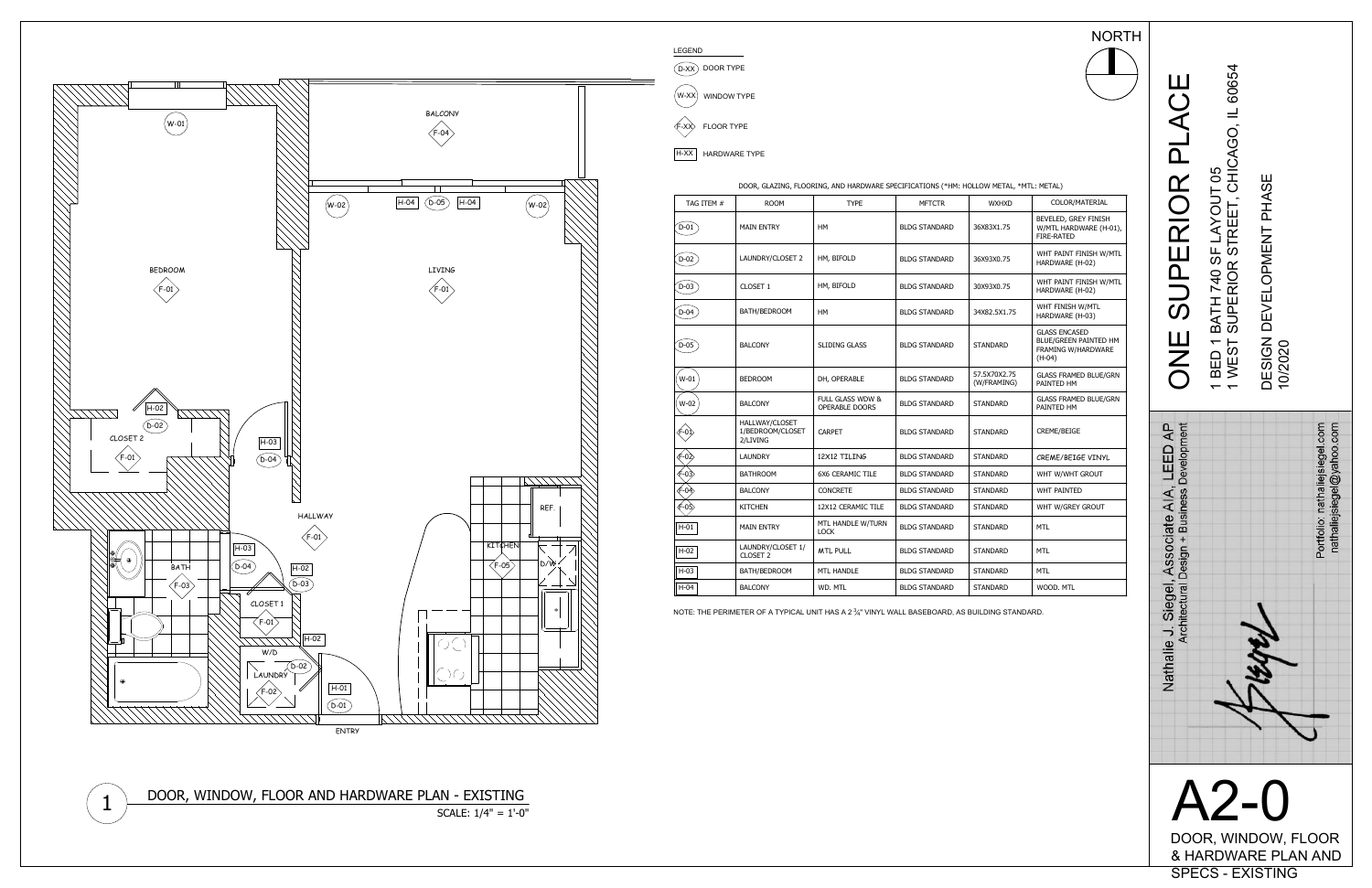# ONE SUPERIOR PLACE 1 BED 1 BATH 740 SF LAYOUT 05

1 WEST SUPERIOR STREET, CHICAGO, IL 60654

## DESIGN DEVELOPMENT PHASE 10/2020



FURNITURE PLAN AND



|             |                                        |                | FURNITURE SPECIFICATIONS  |                                                                        |
|-------------|----------------------------------------|----------------|---------------------------|------------------------------------------------------------------------|
| ITEM NO.    | FURNITURE TYPE                         | <b>ROOM</b>    | MFCTR/BRAND               | <b>WXDXH</b>                                                           |
| $H-01$      | <b>DECORATIVE STAND</b>                | HALLWAY        | <b>HOMEGOODS</b>          | 16X13.5X31                                                             |
| $B-01$      | <b>5 DRAWER TALL</b><br><b>DRESSER</b> | <b>BEDROOM</b> | <b>HOMEGOODS</b>          | 22X15X50.5                                                             |
| $B-02$      | <b>TABLE LAMP</b>                      | <b>BEDROOM</b> | <b>CRATE &amp; BARREL</b> | 28"H, 16" DIA.                                                         |
| $B-03(2)$   | 1 DRAWER/OPEN<br>NIGHTSTAND            | <b>BEDROOM</b> | <b>CRATE &amp; BARREL</b> | 24X17X23                                                               |
| $B-04$      | PLATFORM BED &<br><b>HEADBOARD</b>     | <b>BEDROOM</b> | <b>CRATE &amp; BARREL</b> | FRAME 57X80X7,<br>HEAD 57X2X39.5                                       |
| B-05        | 7 DRAWER DRESSER                       | <b>BEDROOM</b> | <b>CRATE &amp; BARREL</b> | 24X18X58.5                                                             |
| B-06        | <b>TRUNK</b>                           | <b>BEDROOM</b> | <b>HOMEGOODS</b>          | 46X18X15                                                               |
| $B-07(2)$   | 2 DOOR HINGED<br>ARMOIRE, 1 SHELF      | <b>BEDROOM</b> | <b>IKEA</b>               | 32X20X70                                                               |
| <b>B-08</b> | 2 DOOR CABINET/2<br><b>DRAWERS</b>     | <b>BEDROOM</b> | <b>HOMEGOODS</b>          | 38X14X36                                                               |
| B-09        | <b>STANDING MIRROR</b>                 | <b>BEDROOM</b> | <b>CRATE &amp; BARREL</b> | 38X2X78                                                                |
| $L-01(2)$   | DINING CHAIR                           | LIVING         | PIER ONE                  | 19X23X38                                                               |
| $L-02(2)$   | TRIPOD FLOOR LAMP                      | LIVING         | <b>TARGET</b>             | BASE 6X17.5X60,<br>16 DIA.                                             |
| $L-03$      | <b>WRITING DESK</b>                    | <b>LIVING</b>  | <b>CRATE &amp; BARREL</b> | 48X24X30                                                               |
| $L-04$      | <b>CONSOLE</b>                         | LIVING         | <b>HOMEGOODS</b>          | 53X14X32                                                               |
| $L-05$      | SIDE TABLE/SEAT                        | <b>LIVING</b>  | <b>WEST ELM</b>           | (13.75-18)X18X18,<br>18 DIA.                                           |
| $L-06(2)$   | 2 DRAWER, OPEN<br><b>CREDENZA</b>      | LIVING         | <b>HOMEGOODS</b>          | 36X12X28                                                               |
| $L-07$      | <b>LOVESEAT SOFA</b>                   | LIVING         | EL DORADO                 | 69X38X35                                                               |
| $L-08$      | <b>OTTOMAN</b>                         | <b>LIVING</b>  | <b>HOMEGOODS</b>          | 32X32X18                                                               |
| $L-09$      | FOOTSTOOL, POUF<br>(BEANBAG)           | LIVING         | <b>HOMEGOODS</b>          | 24X24X16                                                               |
| $L-10(4)$   | DINING CHAIR                           | LIVING         | CB <sub>2</sub>           | 21.5X20X31.75                                                          |
| $L-11$      | DINING TABLE                           | LIVING         | CB2                       | OVERALL 29.5H;<br>TOP 0.75H, 39.25<br>DIA.; BASE 28.75H,<br>22.75 DIA. |
| $L-12$      | TRIPOD FLOOR LAMP                      | LIVING         | WEST ELM                  | SHADE 20H, 18<br>DIA.; BASE (57-<br>71)H, 24 DIA.                      |
| $L-13$      | PATIO RUG                              | LIVING         | <b>TARGET</b>             | 84X120                                                                 |
| $K-01(2)$   | <b>COUNTERTOP</b><br><b>BARSTOOL</b>   | KITCHEN        | CB <sub>2</sub>           | OVERALL<br>16.5X19X35-44;<br>SEAT 14.75X2X23.5                         |
| K-02        | OPEN 5-SHELF STAND                     | <b>KITCHEN</b> | PIER ONE                  | 23X12.25X60.25                                                         |

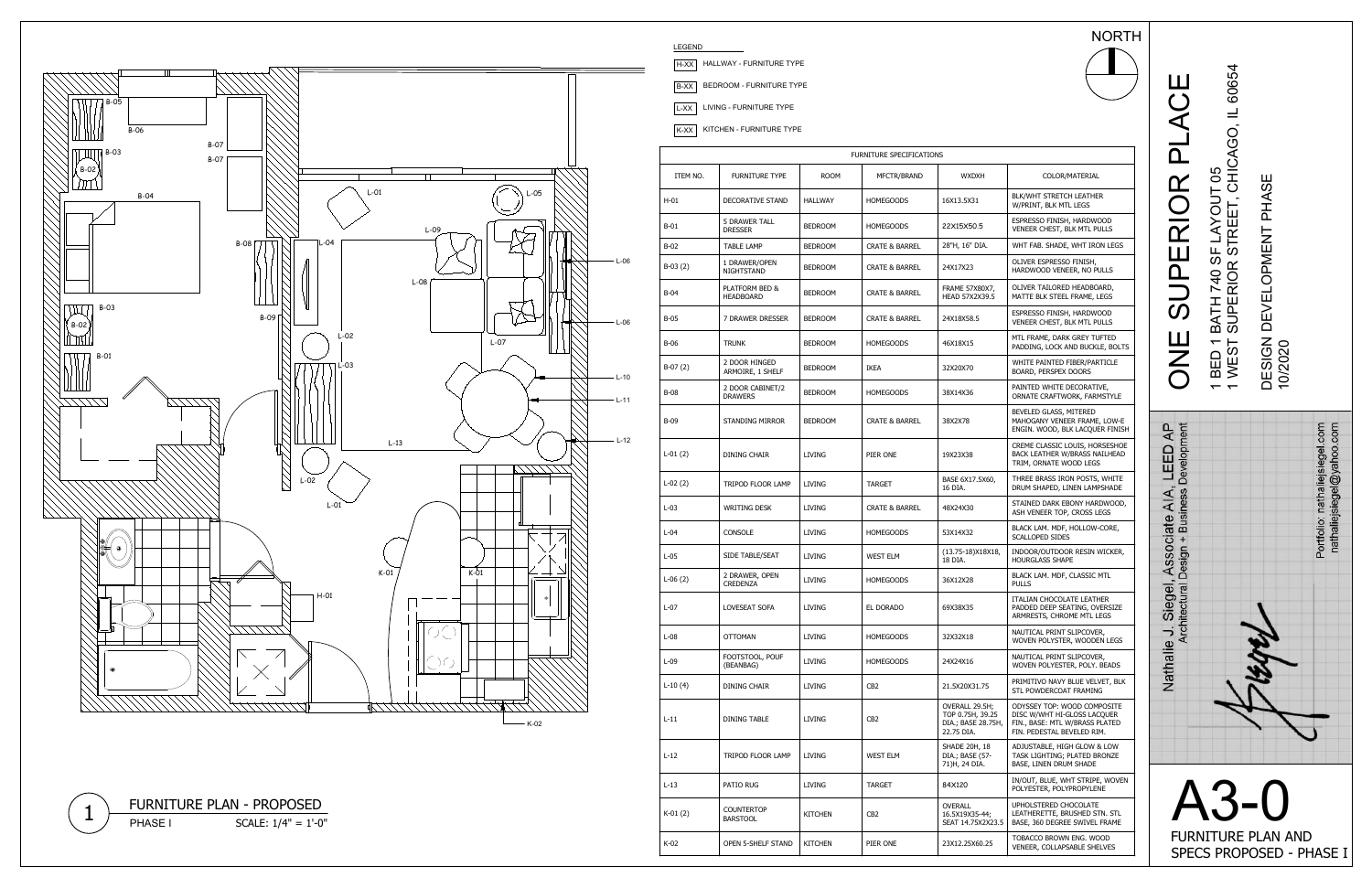

| Nathalie J. Siegel, Associate AIA, LEED AP<br>Architectural Design + Business Development | ONE SUPERIOR PLACE                                                         |
|-------------------------------------------------------------------------------------------|----------------------------------------------------------------------------|
|                                                                                           | 1 WEST SUPERIOR STREET, CHICAGO, IL 60654<br>1 BED 1 BATH 740 SF LAYOUT 05 |
| <b>HAM</b>                                                                                | DESIGN DEVELOPMENT PHASE<br>10/2020                                        |
| Portfolio: nathaliejsiegel.com<br>nathaliejsiegel@yahoo.com                               |                                                                            |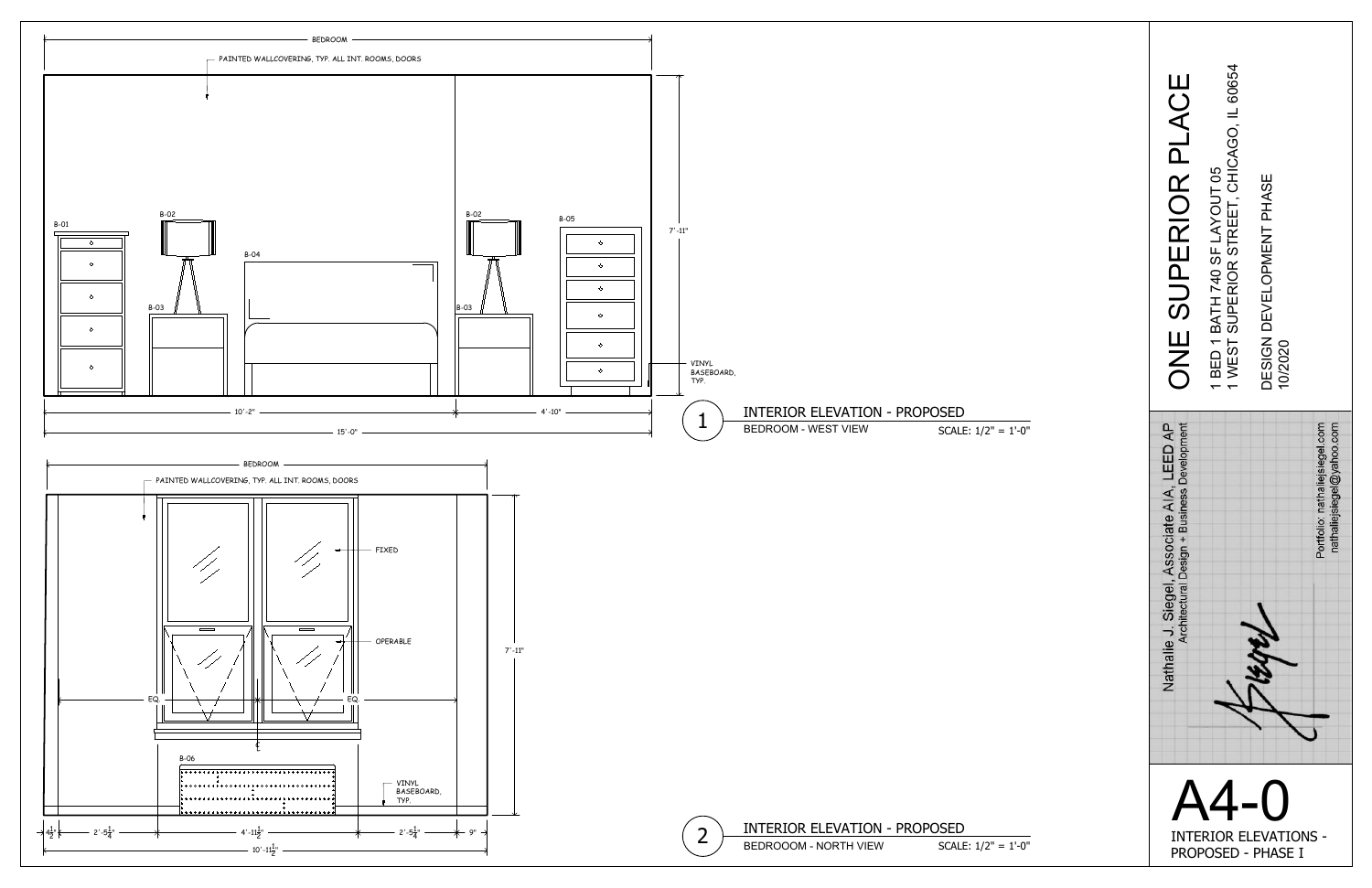

ONE SUPERIOR PLACE 1 BED 1 BATH 740 SF LAYOUT 05 1 WEST SUPERIOR STREET, CHICAGO, IL 60654 DESIGN DEVELOPMENT PHASE 10/2020 A4-1 INTERIOR ELEVATIONS - PROPOSED - PHASE I SCALE: 1/2" = 1'-0" INTERIOR ELEVATION - PROPOSED 1 BEDROOM - EAST VIEW SCALE: 1/2" = 1'-0" INTERIOR ELEVATION - PROPOSED 2 LIVING - WEST VIEW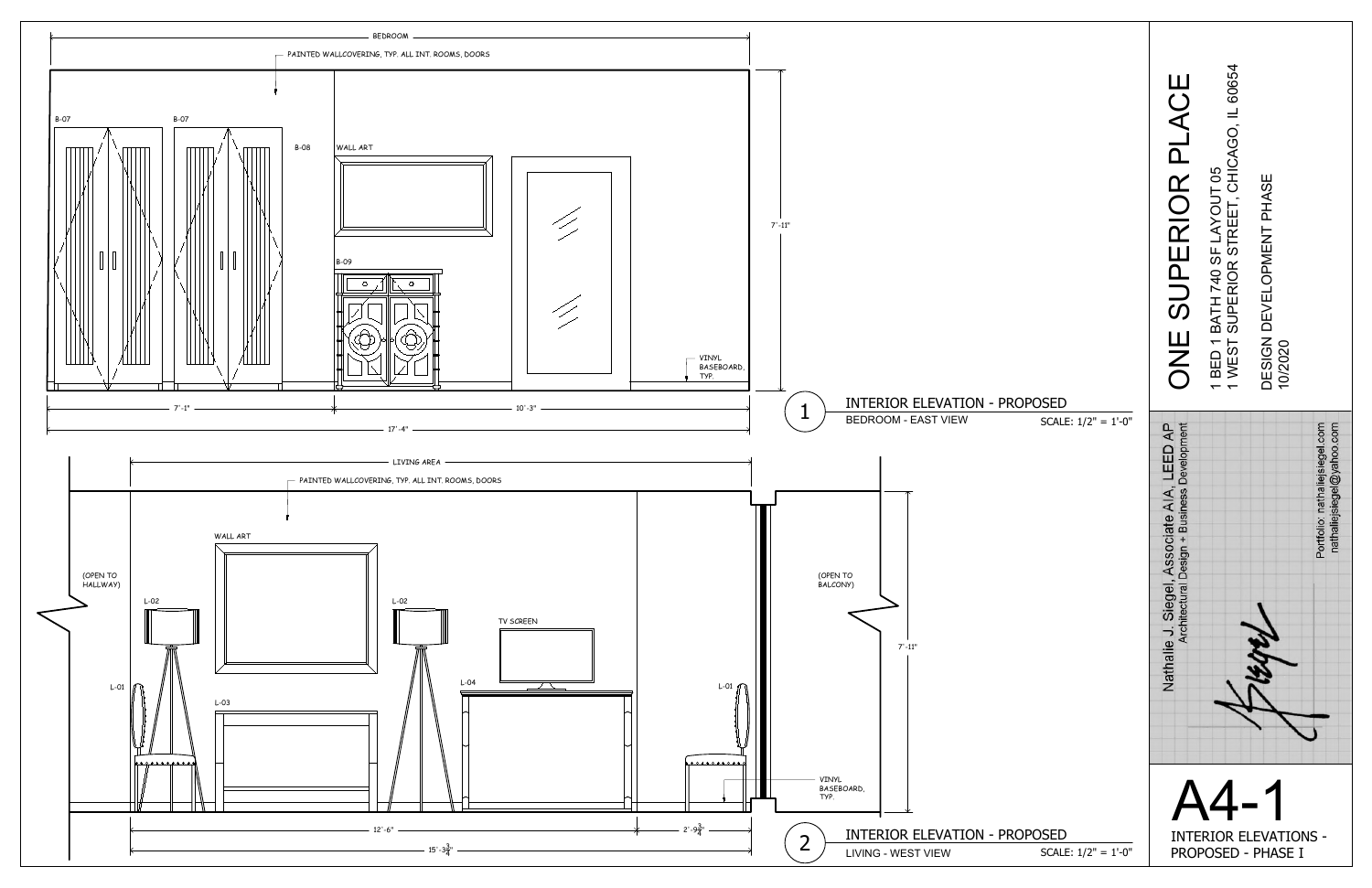

$$
\overline{1/2"} = 1'-0"
$$

$$
1/2" = 1'-0"
$$



A4thps://

INTERIOR ELEVATIONS -